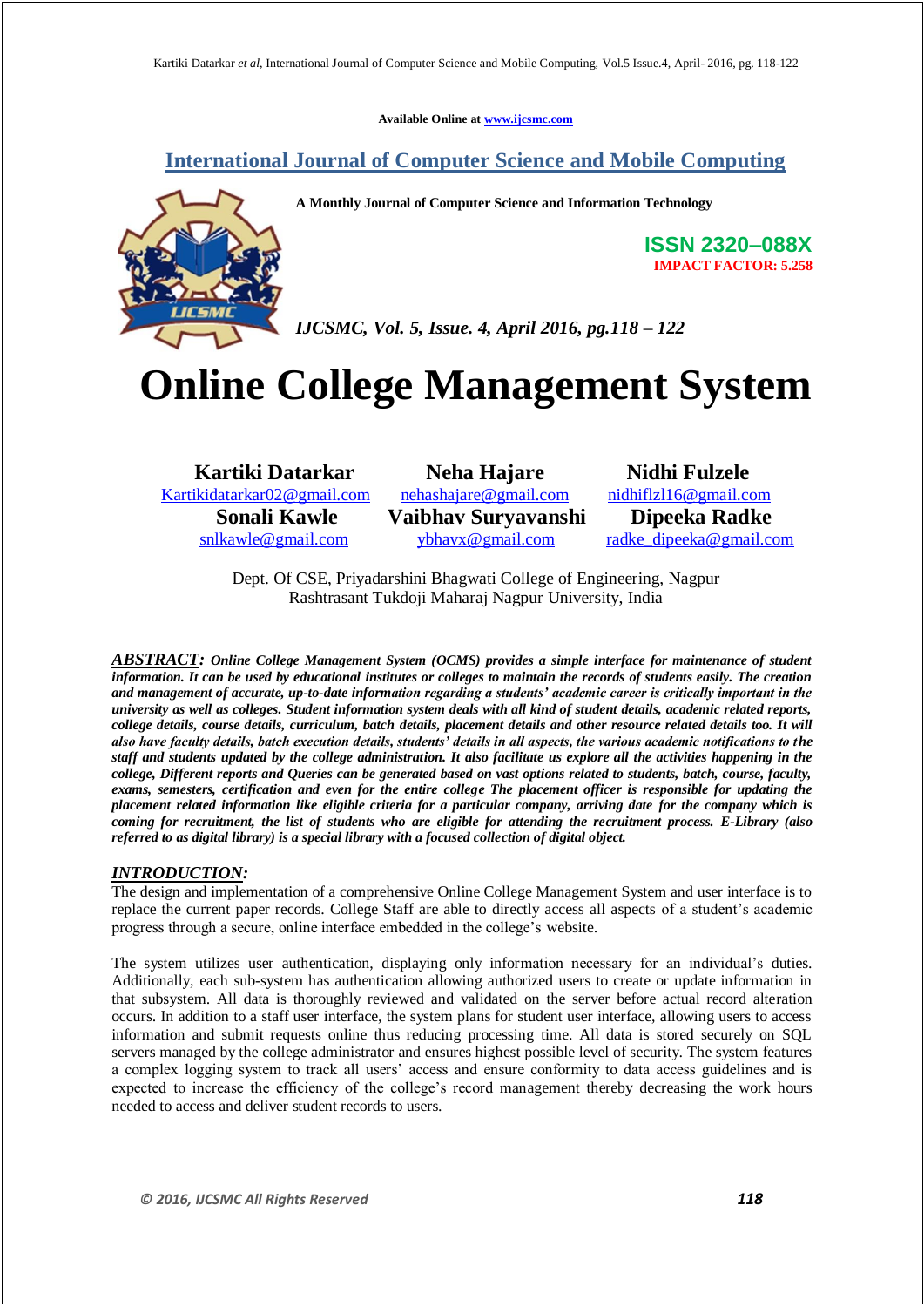#### *OBJECTIVES:*

- Providing the online interface for students, faculty etc.
- Increasing the efficiency of college record management.
- Decrease time required to access and deliver student records.
- To make the system more secure.
- Decrease time spent on non-value added tasks.

# *DATA FLOW GRAPH:*

The detailed flow graph is shown in Fig.1 .The design of the Online College Management System includes the design of the home page which provides the way for all students and other user to access the OCMS. Every user of the OCMS has a unique username and password. The home page mainly contains a login form through which a new user can register, or an existing user can login to the system by entering the username and password.



**Fig. 1 Data Flow Diagram**

### *1. ADMINISTRATOR*

The administrator is responsible for entering the new student and managing the student Accounts. The administrator also manages the faulty accounts like entering a new faculty assigning the faculty to the subjects. The Administrator also updates the college related information about events that occur in the college. The Administrator also updates placement related information and manages E-Library. The administrator will check all the updates i.e. student updates faculty, updates, exam updates etc. The administrator has the highest level of power in the college management system.

### **2.** *FACULTY*

The staff can update the information regarding the students attendance, internal marks of the students and any information regarding the subjects they handle. They can also view the student details for better understanding the student performance and improving the efficiency of the student. The staff also gets the updates from the college regarding any events occurring in the college.

### **3.** *STUDENT*

The student is of center focus, because in every college student plays the very important role. Student can access the information of the college, subject details, training and placement cell information and exam section information. The course details include information regarding branch he is studying, the academic curriculum of the college, year wise subject offered by the branch, the subject details include the syllabus of the subjects, information regarding the staff handling the subjects, the subjects he presently registered for the semester he is presently studying, attendance and internal marks of the subjects, he can also ask any queries to the staff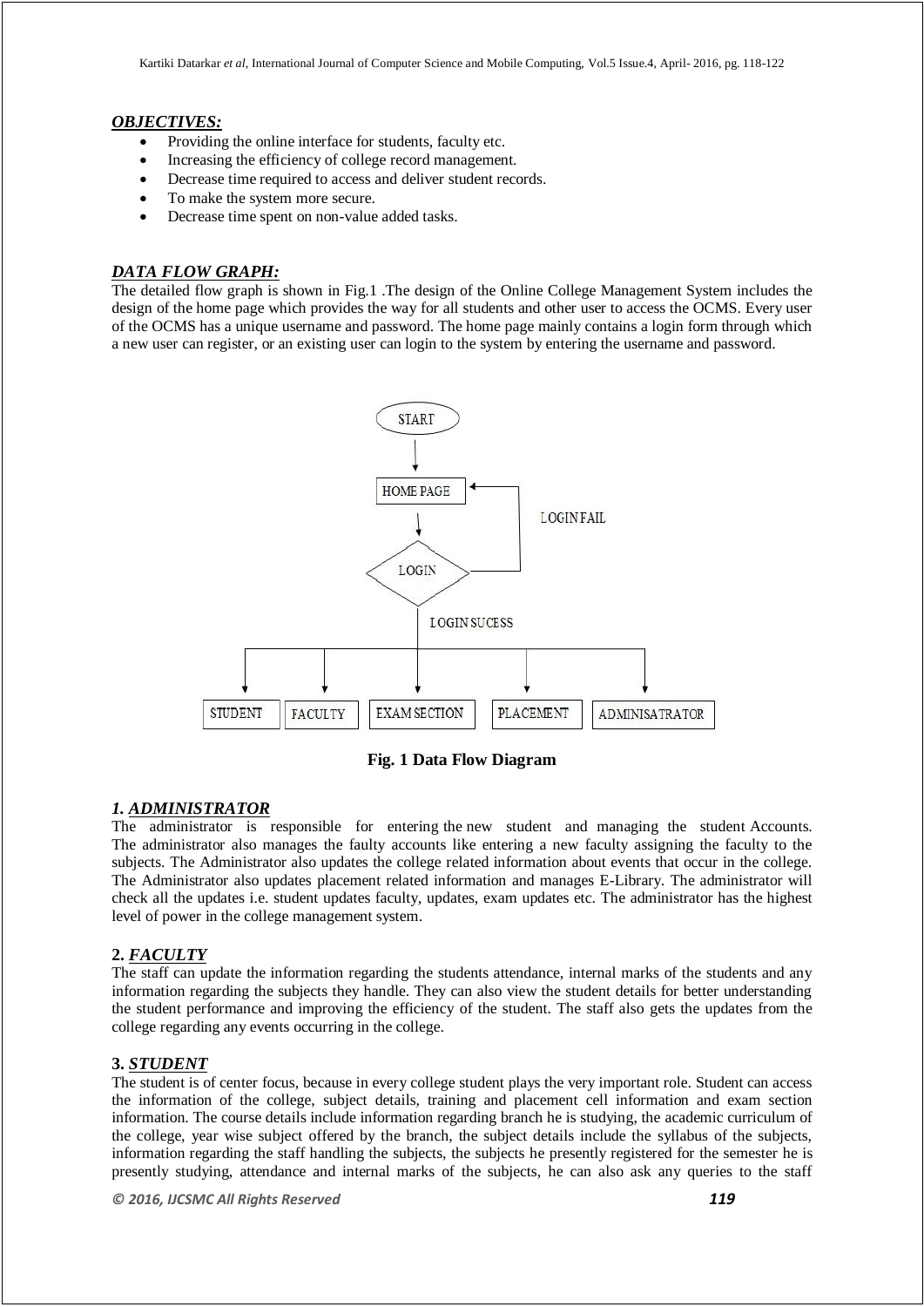regarding the subjects. The placement details include the information about the companies, the eligibility criteria for attending recruitment of the companies, the process of recruitment, the date and time of the recruitment. The placement section updates the student information who got selected for a company. The exam section details include the internal and external time table it also contains the semester end results.

### *4. EXAM SECTION*

The examination section is responsible for updating internal and external examination time table. And they are responsible for the checking and approving the internal marks details updated by the staff.

#### *5. PLACEMENT SECTION*

The placement officer is responsible for updating the placement related information like the list of student who got placed in a company and the placement officer can access the student information from the student database.

#### *6. E-LIBRARY*

E-Library (also referred to as digital library) is a special library with a focused collection of digital objects that can include text, visual material, audio material, video material stored as electronic media formats(as opposed to print, microform, or other media),along with means for organizing, storing and retrieving the files and media contained in the library collection.

#### *REQUIREMENT ANALYSIS*

The basic requirements for the design of the OCMS are:

- Every user should have their own identityLogin facility.
- User can update his/her personal information and can view the notice, results ,placement and exam section updates etc
- Faculty, placement and exam sections can update any of the information.

#### *DATABASE DESIGN PROCESS*

It is fair to say that database play a critical role in almost all areas where computers are used, including business, electronic commerce, engineering, medicine, law, education, and library science. A database is collection of a related data.

A database has the following implicit properties:

A database represents some aspect of the real world, sometimes called the mini-world or the Universe Of Discourse (UOD) changes to the mini world are reflected in the database.

- A database is a logically coherent collection of data with some inherent meaning. A random assortment of data cannot correctly be referred to as a database.
- A database is designed, built, and populated with data for a specific purpose. It is an intended group of users and some preconceived application which these users are interested.

**Database Management System (DBMS)** is a collection of programs that enables users to create and maintain a database. DBMS is a general purpose software system that facilitates the process of defining, constructing, manipulating, and sharing database among various users and applications. Defining a database involves the specifying the data types, structures, and constraints of the data to be stored in the database. The database definition or descriptive information is also stored in the database in the form of dictionary; it is called Meta data constructing the database is the process of storing the data on the storage medium that is controlled by the DBMS.

**Manipulating** a database includes functions such as querying the database to retrieve specific data, updating the database to reflect in the mini-world, and generating reports from the data. Sharing a database allows a multiple users and programs to access the database simultaneously.

**Application program** accesses the database by sending queries or request for data to the DBMS. A query typically causes some data to be retrieved; a transaction may cause some data to be read and some data to be written into the database.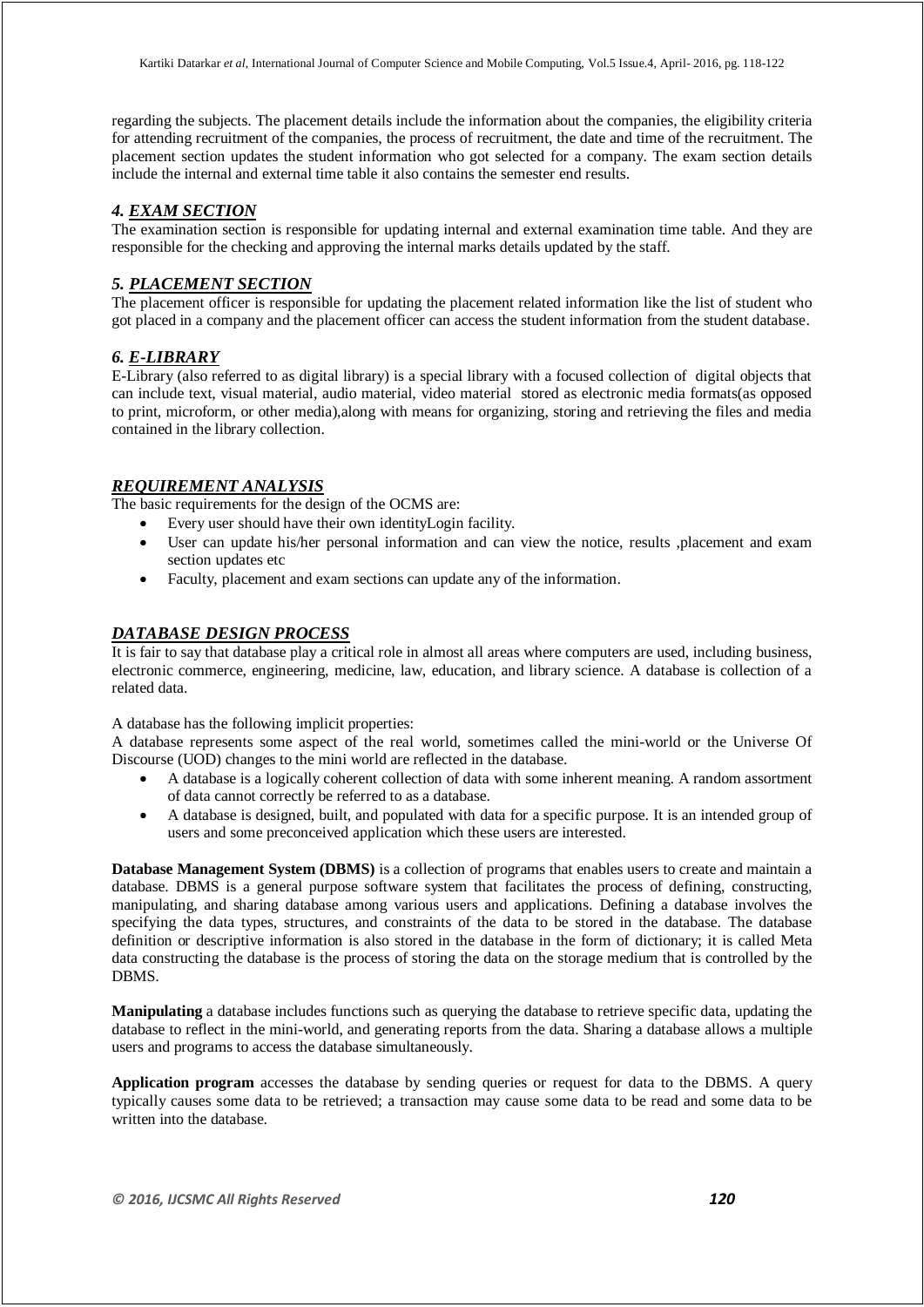

#### **SUBJECT ADDED**



# *STUDENT LIST*